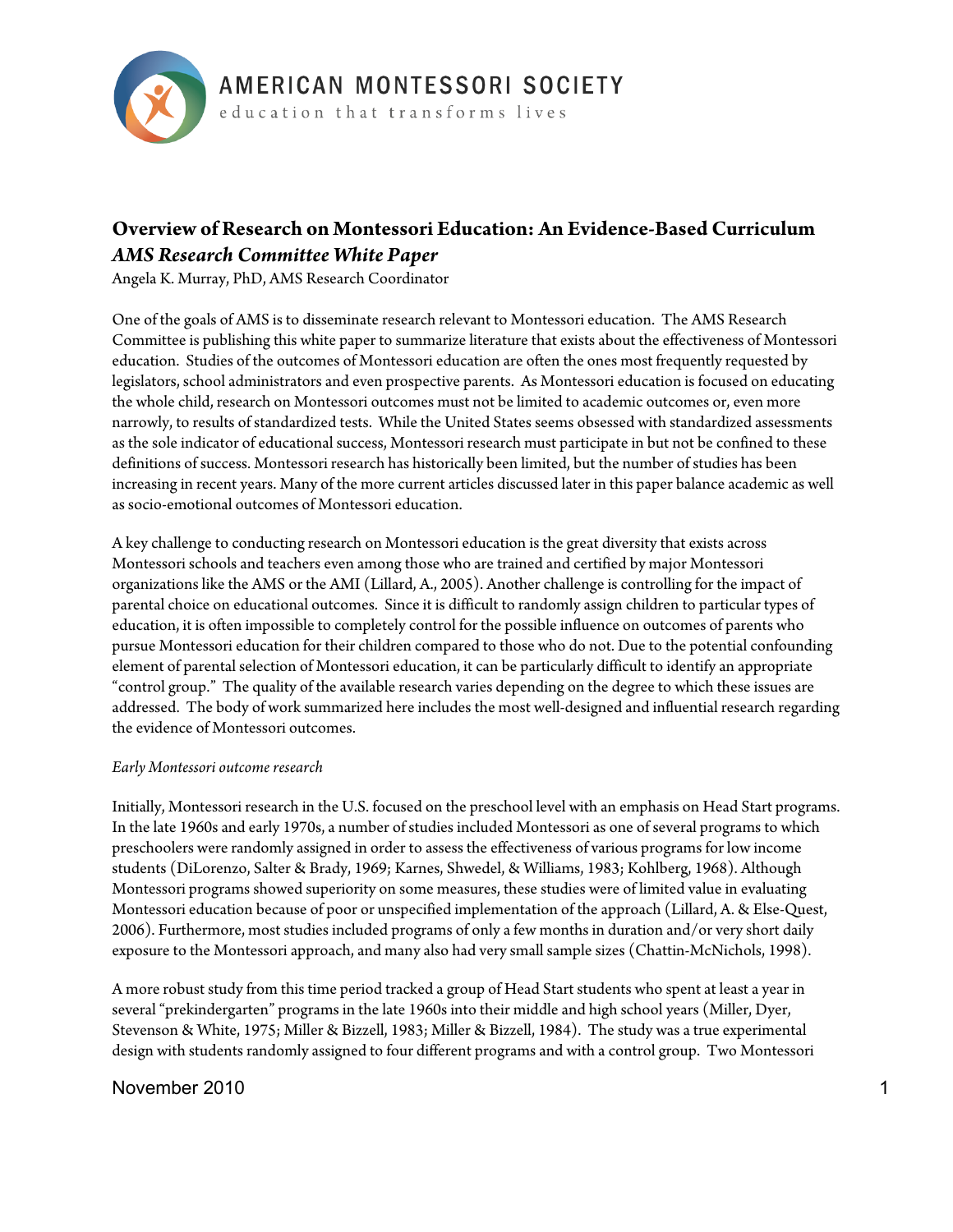classrooms were included in the study of over 200 students. The results reported in a series of articles found no difference in classroom achievement or IQ for the Montessori students at the end of the program, but the Montessori students emerged as superior in school achievement in math and reading as well as IQ by the end of second grade and continuing into the middle school years. The superior performance of the Montessori students was driven largely by the strength of the boys. The authors conclude that, "The most reasonable explanation for the obtained program effects seems to be that some aspect of the Montessori experience itself was quite beneficial for these disadvantaged boys" (Miller & Bizzell, 1983, p. 739). In a later article, the stable trends persisted with the Montessori males performing highest in IQ and school achievement out of all the groups. The authors hypothesize that the boys benefitted more than the girls from the "kinesthetic methods of instruction and/or more hands-on manipulation of materials" in the Montessori program (Miller & Bizzell, 1984, p. 1586). They suggest that this is because the girls may have been more ready to process observational and verbal instruction because they mature faster during the preschool years (Miller & Bizzell, 1984).

John Chattin-McNichols (1981) provided an extensive summary of research on the effects of Montessori school experience through the 1970s in the Journal *Young Children*. Based on the studies mentioned above as well as others, he concluded that, "Montessori preschool training over a period of approximately one year has positive short-term effects upon general intelligence as measured by tests which are heavily based on verbal performance." (Chattin-McNichols, 1981, p. 54). Furthermore, he found evidence to suggest that Montessori education produces positive effects in visual-motor coordination and increasing children's ability to pay prolonged attention to school-related tasks. The studies examined by Chattin-McNichols (1981) produced conflicting results on generalizing findings regarding Montessori education and creativity. Montessori children did less well than other students on originality, elaboration, activity, and title accuracy in drawing, but performed better than control groups and other programs on divergent production.

Over the years, a number of unpublished dissertations have investigated outcomes for Montessori students, but most of these lack adequate controls for the impact of parental choice and/or sufficiently matched comparison groups. Many of these are available on the AMS website.

### *Current Montessori outcome research*

The period from the late 1970s through the 1990s was virtually devoid of robust studies of Montessori outcomes. However, visibility of Montessori outcome research in mainstream academic journals has begun a resurgence in recent years. Montessori education was included as one of almost thirty comprehensive school reform programs evaluated in a meta-analysis conducted by Borman (2003) and published in *Review of Educational Research*. Although only two Montessori studies were included, the Montessori programs analyzed demonstrated one of the largest effects on achievement of all the programs evaluated (Borman, 2003).

Results of a 2005 study published in *Journal of Research in Childhood Education* were more mixed, finding that Montessori students did not surpass students in other types of schools in a large urban district in western New York (Lopata, Wallace, & Finn, 2005). This study attempted to control for parental choice through comparing the Montessori school to two other magnet schools with similar selection criteria as well as one nonmagnet school. In addition, schools were matched on gender, ethnicity, and socioeconomic status, and individual child demographic characteristics were included as covariates. These results showed superior performance for fourth grade Montessori students in math but inferior performance of eighth grade students in the Montessori school compared to the other schools on language arts achievement (Lopata, Wallace, & Finn, 2005).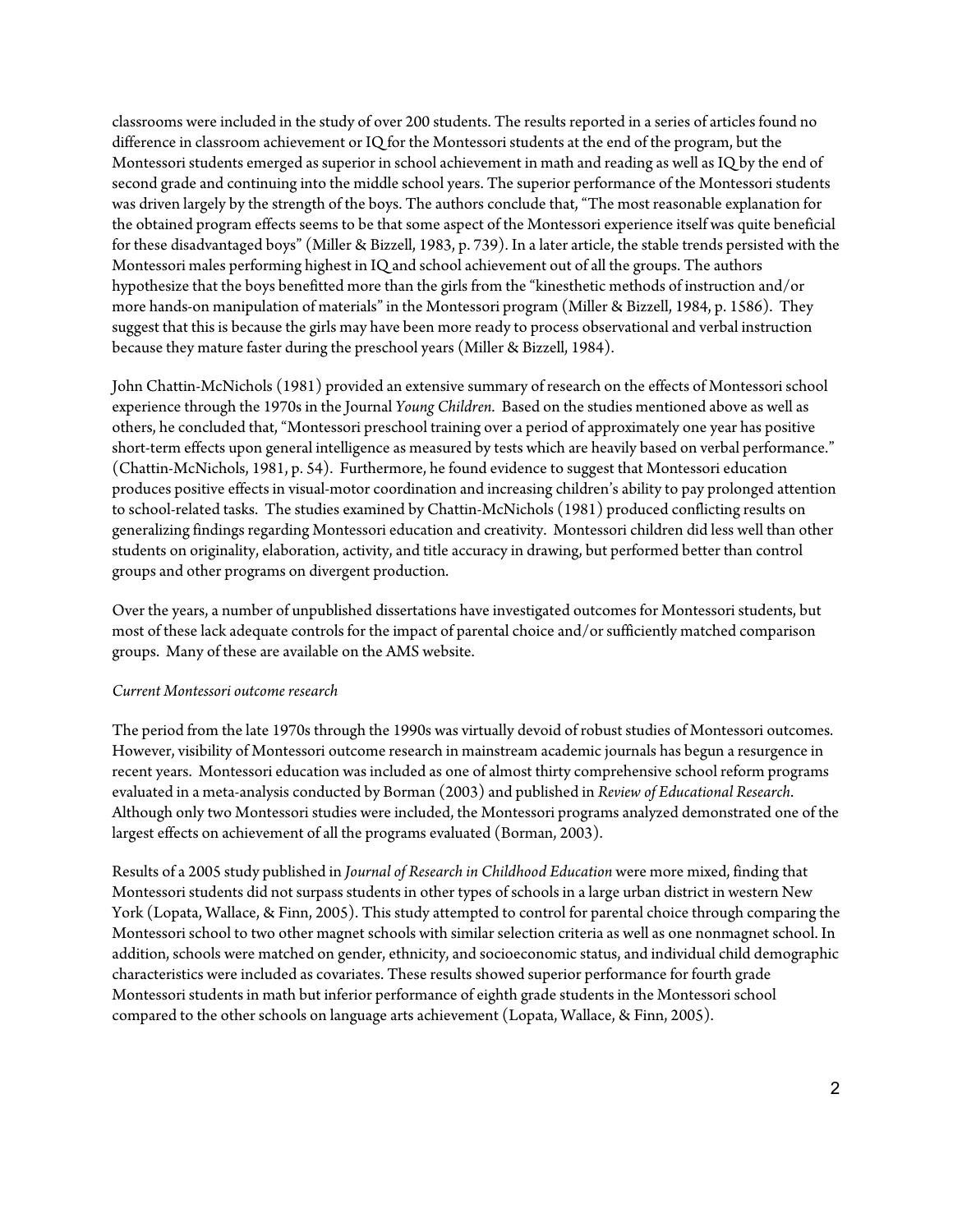Two recent articles explored differences between traditional and Montessori middle schools in terms of motivation, quality of experience, time use, and perceptions of schools, teachers, and friends (Rathunde & Csikszentmihalyi, 2005a, Rathunde & Csikszentmihalyi, 2005b). These articles, published in *American Journal of Education* and *The Elementary School Journal,* presented results from studies with 290 demographically matched Montessori and traditional middle school students using surveys as well as the Experience Sampling Method (ESM). Montessori students reported more positive perceptions of their school environments and teachers and more often perceived classmates as friends. They also reported greater affect, potency (feeling energetic), intrinsic motivation, flow experience, and undivided interest (combination of high intrinsic motivation and high salience or importance). While Montessori students spent more time in school on school related tasks, chores, collaborative work, and individual projects, traditional students spent more time at school engaged in social and leisure activities and in didactic educational settings (listening to lecture, note taking, watching instructional videos) (Rathunde & Csikszentmihalyi, 2005a, Rathunde & Csikszentmihalyi, 2005b).

Probably the most high profile study to date was published in 2006 in the journal *Science* (Lillard, A. & Else-Quest). The study evaluated the impact of Montessori education on social and academic outcomes for children at the end of the two most widely available Montessori age groups: primary (three- to six-year-olds) and elementary (six- to twelve-year olds). The study experimental and control groups were established based on students selected through a lottery to attend a public Montessori school in Milwaukee, Wisconsin. The school served predominantly urban minority children, had been in operation for nine years, and was recognized by AMI. Results showed superior outcomes for the children who attended the Montessori school. Montessori children in the younger age group performed better on standardized tests of reading and math, engaged in more positive interaction on the playground, and showed more advanced social cognition and executive control. They also expressed more concern for fairness and justice. The older Montessori children wrote more creative essays with more complex sentence structures, selected more positive responses to social dilemmas, and reported feeling more of a sense of community at school (Lillard, A. & Else-Quest, 2006). Angeline Lillard is currently in the process of replicating this study in Hartford, Connecticut with a grant from the Brady Education Foundation (http://www.bradyeducationfoundation.org/, n.d.).

Dohrmann and colleagues (2007) examined the long term impacts of two public Montessori elementary programs in Milwaukee Public Schools in an article in *Journal of Research in Childhood Education*. The study included a large number of subjects, 201, and a control group matched on gender, race/ethnicity, socioeconomic status, and high school attended. Using structural equation modeling the study found the students who had attended the Montessori schools from the approximate ages of 3 to 11 significantly outperformed the control group on Math/Science scores on standardized assessments in high school with no differences found on English/Social Studies scores or grade point average (Dohrmann, 2003). While this study was unable to control for parental influence, its size and careful matching make it an important contribution to the body of research on Montessori education.

*Learning and Individual Differences* published an article examining creativity of 211 children enrolled in first through fifth grade in a Paris school (Besançon, M., & Lubart,2008). Creativity was assessed by five judges who work regularly in the field and evaluated drawing or story creativity. Children who had attended a Montessori program showed better performance than children schooled in Freinet or traditional pedagogy. This was true for all children of all initial creative ability levels and for integrative tasks (drawing and story) and divergent thinking tasks (unusual uses for a cardboard box, improvement of a toy and parallel lines) (Besançon, M., & Lubart,2008).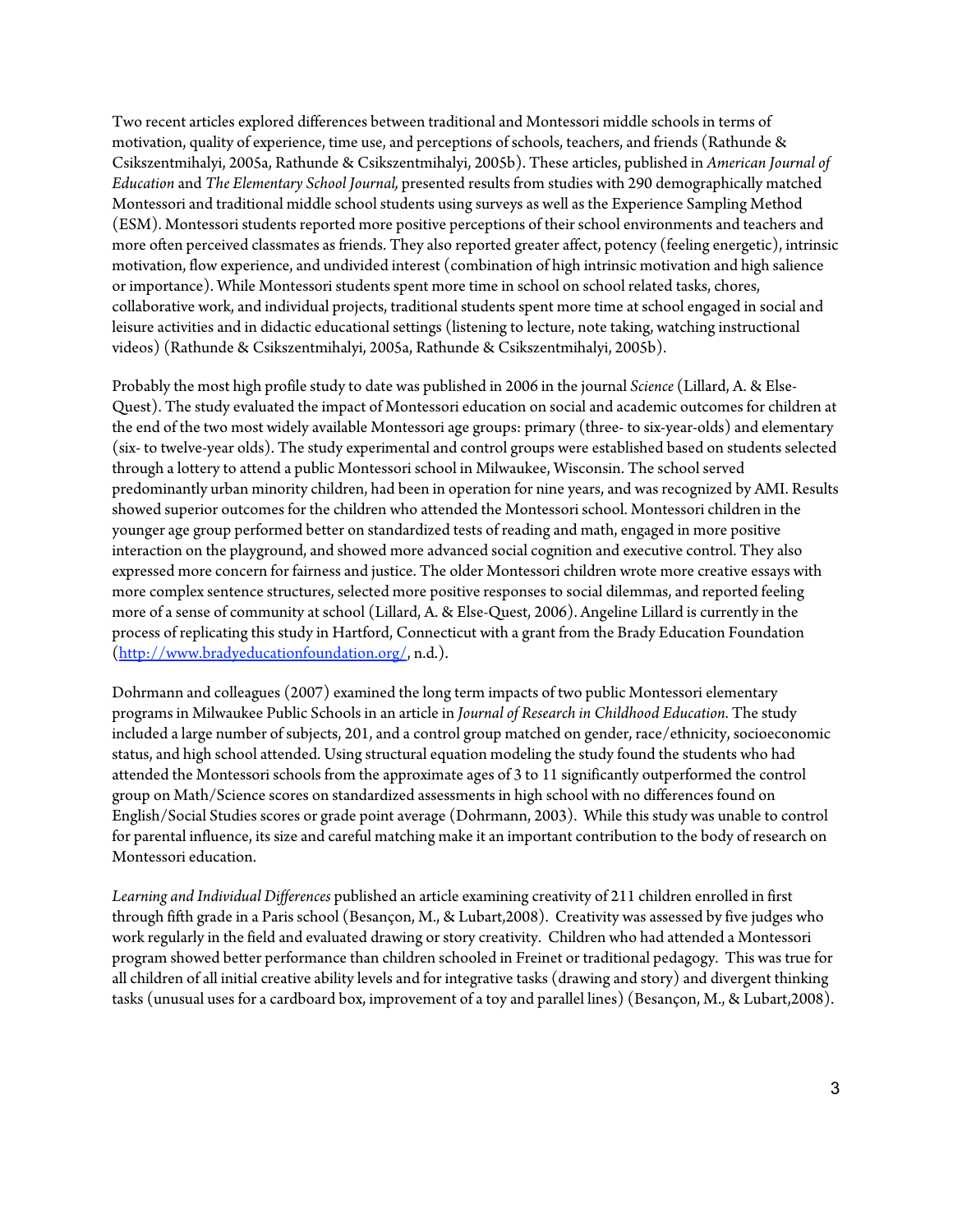Significant momentum seems to be building to support future rigorous research examining many aspects of Montessori educational outcomes. In this era of evidence-based educational reform, such research is crucial for Montessori education to continue its mission to provide optimal environments for growth and development for children across the country and around the world.

## **References**

Besançon, M., & Lubart, T., (2008) "Differences in the development of creative competencies in children schooled in diverse learning environments." *Learning and individual differences 18*(4), p. 381-

Borman, G., Hewes, G., Overman, L., & Brown, S. (2003). Comprehensive school reform and achievement: A meta-analysis. *Review of educational research, 73*(2), p. 125-230.

Brady education foundation. (n.d.) 2009 - 2010 Grants. Retrieved November 17, 2010 from http://www.bradyeducationfoundation.org/

Chattin-McNichols, J. (1981). The effects of Montessori school experience. *Young children, 36*(5), p. 49-66.

Chattin-McNichols, J. (1998). *The Montessori controversy*. Albany, NY: Delmar Publishers.

DiLorenzo, L. T., Salter, R., & Brady, J. J. (1969). Prekindergarten programs for educationally disadvantaged children. Final report. Albany: State University of New York, State Education Department, Office of Research and Evaluation.

Dohrmann, K. R., Nishida, T. K., Gartner, A., Lipsky, D. K., & Grimm, K. (2007). High school outcomes for students in a public Montessori program. *Journal of research in childhood education 22*(2), p. 205.

Karnes, M., Shwedel, A., & Williams, M. (1983). A comparison of five approaches for educating young children from low-income homes. In *As the twig is bent: lasting effects of preschool programs*. Hillsdale, NJ: Lawrence Erlbaum Associates.

Kohlberg, L. (1968). Early education: A cognitive-developmental view. Child development, 39(4). pp. 1013- 1062.

Lillard, A. S. (2005). *Montessori: The science behind the genius*. New York: Oxford University Press.

Lillard, A. & Else-Quest, N. (2006). Evaluating Montessori education. *Science*, (313) pp. 1893-1894.

Lopata, C., Wallace, N. V., & Finn, K. V. (2005). Comparison of academic achievement between Montessori and traditional education programs. *Journal of research in childhood education, 20*(1), pp. 5-13.

Miller, L. B., Dyer, J. L., Stevenson, H., & White, S. H. (1975). Four preschool programs: Their dimensions and effects. Monographs of the Society for Research in Child Development, 40(5/6), pp. 1-170.

Miller, Louise B., & Bizzell, Rondeall P. (1983). Long-term effects of four preschool programs: Sixth, seventh, and eighth grades. *Child Development*, *54*(3), 727-741.